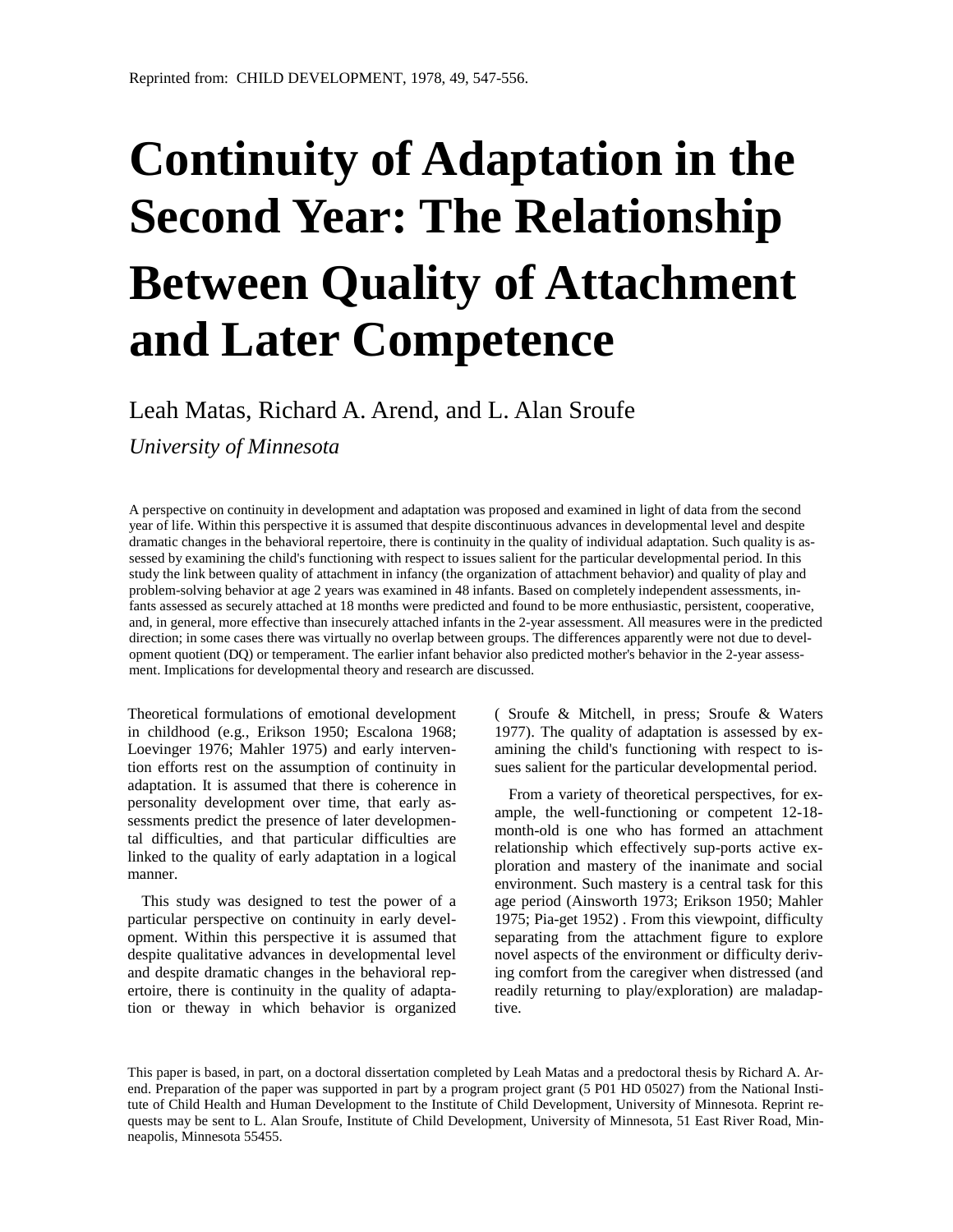Similarly, the well-functioning 2-year-old has made great strides toward autonomous functioning and further progress in the separation-individuation process (e.g., Erikson 1950; Mahler 1975). For example, in a problem-solving situation, movement toward autonomy would be indicated by flexibility, resourcefulness, and ability to use adult assistance without being overly dependent on it. The competent toddler becomes readily and eagerly involved in a task, shows pleasure in task solution, and, in the face of frustration, remains involved and examines alternative strategies before giving up all efforts at solving the problem.

From infancy to early childhood, then, the prediction is that the child with a secure, effective attachment relationship will later exhibit competent, more autonomous functioning, in terms of both affective involvement and problem-solving style. Such a prediction is made both from the assumption of coherence in personal adaptation and because adaptation at the earlier developmental phase can be seen to lay the groundwork for later adaptation. The child whose early exploration of the environment is supported by a positive attachment relationship will gain not only object-mastery skills, but also a sense of effectance (see White 1959) . He or she will be confident of emotional support when exploratory activities lead to stress and will experience an amplification of his/her involvement through affective sharing of mastery-play activities. The greater ability to invest oneself in the world is seen as leading to greater competence (Ainsworth & Bell 1974).

Ainsworth has provided a method for assessing attachment that is well suited to the research problem at hand (e.g., Ainsworth, Bell, & Stayton 1971; Ainsworth, Blehar, Waters, & Wall, 1978). In this system, which is based on

Bowlby's (1969) ethological theory of attachment as affective bond, individual differences in the quality of attachment are explicitly defined in terms of attachment/ exploration balance, use of the caregiver as a base for exploration, and ability to derive comfort from the caregiver's presence, interaction, or contact. Ainsworth's strange-situation procedure is a cumulative-stress situation which taxes the in-

fant's capacity for coordinating adaptive response and thus rep-resents an appropriate, broad-band assessment of competence. The emphasis is on the way in which attachment behavior is organized by the individual across contexts and with respect to other behavioral systems (Sroufe & Waters 1977). Moreover, her classification system has been shown to be highly reliable, to yield stable individual differences, and to have a variety of external correlates, including home behavior (see Ainsworth et al. [in press]; Sroufe & Waters [1977] for reviews).<sup>1</sup>

The recent demonstration of striking stability of strange-situation attachment classification from 12 to 18 months in a middle-class sample (Waters 1978) attests to the reliability of Ainsworth's system and supports the assumption of continuity in adaptation. It also lays the groundwork for a short-term longitudinal study bridging the gap from infancy to early childhood by supporting use of the Ainsworth method with infants as old as 18 months. Fortyeight of the 50 infants in the Waters (1978) study received the same major attachment classification at 18 months as they did at 12 months, suggesting that the 18-month data continue to capture the earlier individual differences.

Given this. well-developed and validated system for assessing secure attachment as an important indication of successful adaptation in late infancy, the remaining task was to develop comparable assessments of adaptation for the early toddler period and to determine the strength of the link from early to later behavior. We elected to use a tool-using, problem-solving situation. $2$  Some of the problems were readily solved and some were well beyond the capacity of the 2-year-old, but the child's mother was available for assistance. Thus, like the Ainsworth paradigm, this situation taxed the capacity of the child for coordinating affect, cognition, and behavior and for drawing upon personal and environmental resources. By focusing on task involvement, persistence, ability to use adult resources, and other aspects of problem-solving style, it was felt that the quality of the toddler's adaptation could be captured in this situation.

<sup>1</sup> Others who have suggested that Ainsworth's system is not valid or does not work (e.g., Feldman & Ingham 1975) have not attempted to classify their subjects in terms of quality of attachment, have not given the same emphasis to the avoidant and resistant behavior categories, and/or have used the system with age groups for whom it was not developed. Instead such critics commonly report frequencies of behaviors occurring in the strange-situation episodes. Thus they have not employed and therefore have not tested Ainsworth's method. The strange situation is a format for applying a method which may or may not be valid, but the strange situation itself can neither be valid nor invalid.

<sup>2</sup> The problems were adapted from those used by Charlesworth and Fitzpatrick at the University of Minnesota.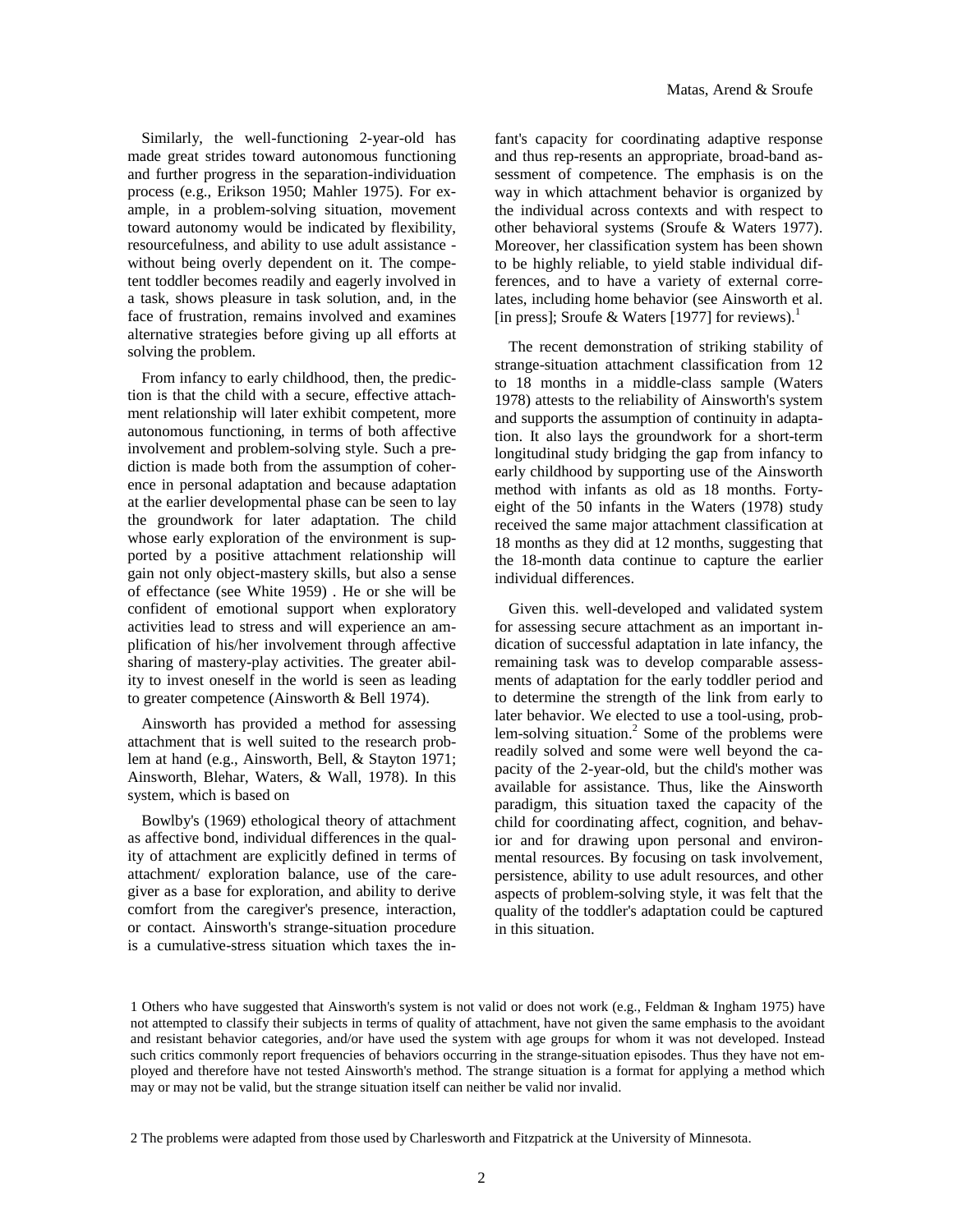In this study infants were classified as to the quality of their attachment relationship based on 18 month strange-situation behavior. A measure of cognitive competence (Bayley Mental Developmental Scales) was administered at 23 months. Finally, at 24 months the child's play behavior and problemsolving behavior were assessed. In this latter situation, maternal support and assistance also were evaluated. While the age span studied is narrow, the period in question marks an important transition in every developmental stage theory (e.g., Erikson 1950; Mahler 1975; Pia-get 1952). It marks the transition between in-fancy and childhood, from prerepresentational to representational thought. Moreover, it is a period in which developmental discontinuity (rapid change; failure of early assessments of developmental level to predict later assessments strongly) has been amply demonstrated (e.g., McCall, Note 1). Therefore, a demonstration of continuity in personal adaptation across this age span is of some significance.

#### **Method**

#### Subjects

The sample consisted of 25 male and 23 female white, middle-class infants and their mothers, recruited by telephone from a volunteer card file kept at the Institute of Child Development, University of Minnesota. Thirty-seven of the subjects were randomly selected; 11 were selected because they were in the nonnormative attachment groups (see below) of another larger sample. Half of the subjects were first-born; half had at least one older sibling.

#### Procedure

Assessment of attachment.-Eighteenmonth-old infants and their mothers were observed in a standard laboratory setting. Quality of attachment was assessed using the Ainsworth paradigm (Ainsworth & Wittig 1969; Sroufe & Waters 1977). This is a cumulative-stress situation with two separations and re-unions, the latter involving the infant's being left alone briefly. While there are eight .specific categories, infants are classified into three main groups: securely attached (group B, approximately 70%), avoidant (group A, approximately 18%), and ambivalent (group C, approximately 12%). The classifications reflect the pattern of behavior across the eight episodes of the strange situation but are heavily determined by reunion behavior. Securely attached babies are active in seeking physical contact or interaction on reunion, and this con-tact is effective in terminating distress and promoting a return to absorbed play. Avoidant infants avoid the caregiver upon reunion, especially the second reunion when distress is presumed to be greater. Ambivalent babies have difficulty becoming settled upon reunion and may mix contact seeking with squirming to get down, pushing away, batting toys, and other signs of contact resistance. (For complete descriptions of the various patterns of behavior, see Ainsworth et al. [in press] or Sroufe & Waters [1977]). All codings were done from videotape. Intercoder reliability for the threefold classification (percentage of agreements over agreements and disagreements) was .88.

Assessment of free play and cleanup.-At 24 months the toddlers returned to the laboratory for a 10-min free-play period, a 6-min cleanup period, and the problem-solving tasks. Within the free-play period, naturally occur-ring bouts of symbolic play were coded. Symbolic play bouts consisted of behaviors clearly showing pretending and imagination, for ex-ample, placing a small wooden person in a tractor seat and having him "drive" around, placing the animals in the barn, "pouring" a cup of tea and offering it to the mother. To qualify as a bout the play had to last 5 sec or more. If the child switched his attention from its original activity, or if the original play bout was interrupted by 5 or more seconds of in-activity or inattention, this was designated as the end of the original bout and initiation of the next bout if appropriate. Further, although tl:\_ mothers were requested to refrain from initiating play, if they did so the mother-initiated instance of imaginative play was not coded as a symbolic play bout.

Tapes of the free-play sessions were avail-able for 45 subjects. Coders of the play bouts were unaware of the subjects' attachment classification or toolusing behavior. Intercoder re-liability (productmoment correlation) was .86, based on 28 subjects.

Following free play the mother initiated the cleanup period. This allowed observation of the child when an ongoing, pleasant activity was interrupted. The following behaviors were coded in the cleanup task by means of frequency counts made from the videotapes-( 1) oppositional behavior: child says "no" in response to mother's request or does the opposite to what he is told; and (2) angry behavior: child engages in any of the following behaviors-foot stomping, hitting, whining or crying, temper tantrums, leaving the task, physical struggles with the mother.

Assessment of problem-solving style.-Following the 10-min free-play period and the 6-min cleanup period, the subjects were presented with four problem-solving tasks. The experimenter explained the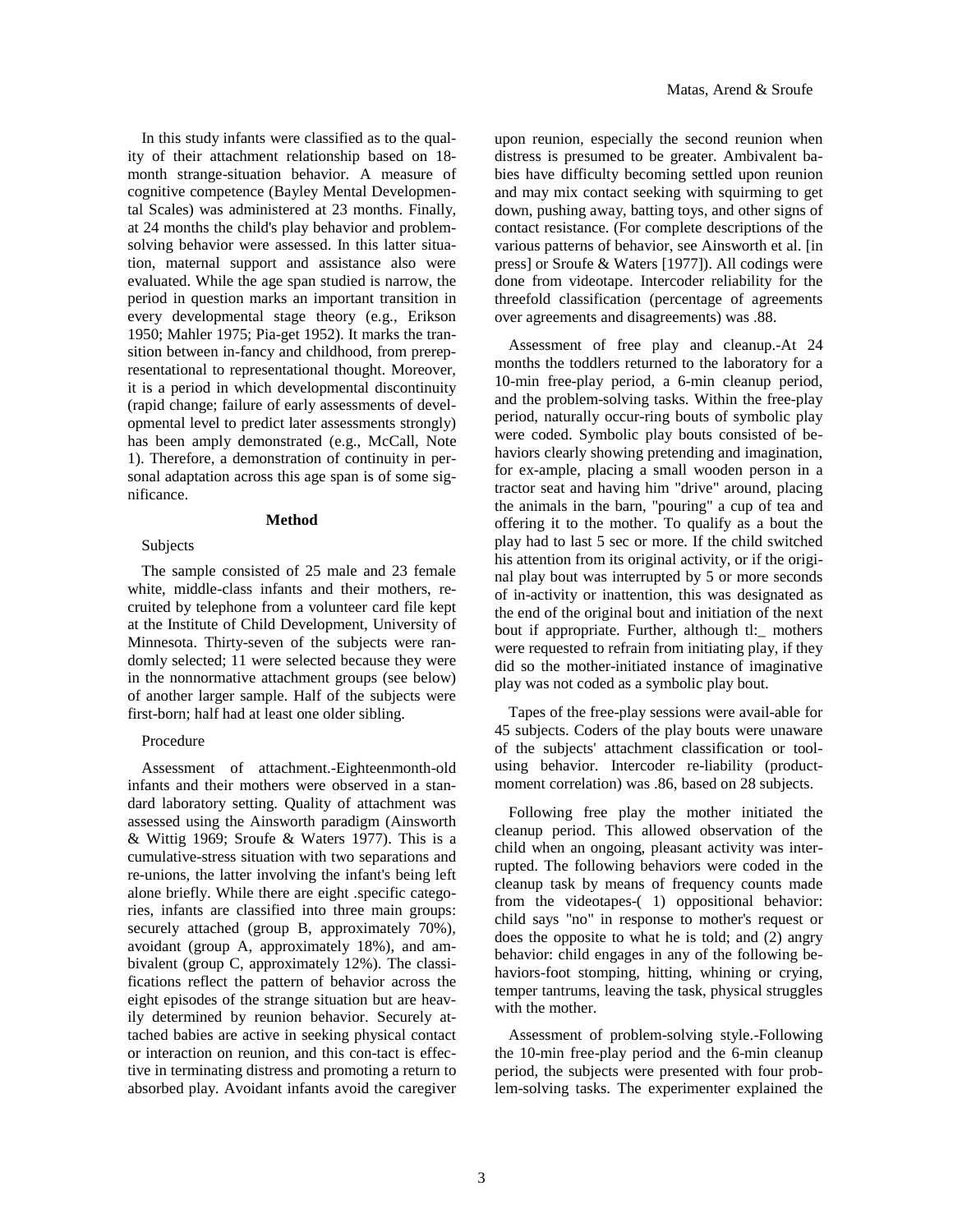problems to the mother and presented the apparatus to the child, but then withdrew to the far corner of the room. Mother was told to let the child first work on the problem independently, then to give "any help you think he/she needs." The first two problems were simple: removing a lure from a space between two closely spaced wooden panels or from a tube using a stick. The other two problems were increasingly difficult: putting two sticks end to end in order to get a lure from a long tube and weighting down the end of a lever with a block to raise candy through a hole in a Plexiglas box. Twoyear-olds cannot solve the latter task without the help of an adult.

The following rationally derived measures were scored from videotape recordings of the tool-using situation and were coded without knowledge of the attachment assessments or of play behavior. Only the final two problems were coded, the initial two problems being readily solved and viewed as warmup tasks. For those subjects taking longer than 6 min to solve a given problem, the first 33 and last 2'2 min were coded. A number of measures were based on frequency counts (converted to percentage of maternal directives for the first four variables) - (1) compliance: child complies with mother's suggestion; (2) attemptedcompliance: child attempts to comply with suggestion but does not fully carry it out; (3) active noncompliance: child's behavior is almost exactly contrary to mother's suggestion; (4) ignoring: child ignores mother's suggestion; (5) verbal negativism: "no" in response to mother's suggestion; (6) frustration behavior: hitting, kicking, foot stomping, scratching, or biting; (7) aggressive behavior: hitting, kicking, pushing, scratching, or biting directed at mother; (8) whining or crying; (9) help seeking: instance of seeking help from mother coded and timed; and (10) time away from task: nontask behavior, timed in seconds.

Reliabilities were computed on a sub-sample of 12 children in terms of percent agreement by two independent raters. This involved the conservative estimate of computing the percentage of events recorded by either observer that were also independently recorded by the second observer. Percent agreement ranged from 80% for active noncompliance to 100% for aggressive behavior.

In addition, rating scales were used to assess enthusiasm (seven-point scale), positive affect (threepoint scale), and negative affect (four-point scale) during tools three and four. Pearson productmoment correlations between independent raters of these measures, computed on a random subsample of 15, were .91, .82, and .97, respectively.

Maternal measures.-During the problem-solving tasks, maternal behavior was assessed by means of two seven-point scales. The first assessed "supportive presence," that is, the extent to which the mother appeared attentive and available to the child and supportive of his efforts. The second assessed "quality of assistance."

A high score on supportive presence involved meeting two major criteria-(a) providing a "secure base" by helping the child feel comfortable with working at the task, and (b) being involved, as manifested by the mother's attentiveness to the child and the task-as well as several minor criteria (e.g., focusing the child on the task as needed, mood setting for a problem-solving situation, sharing in the joy of problem solution, being physically present when needed, helping the child achieve a sense of having solved the problem himself). Lower scores were given according to the number of these criteria that were not met.<sup>3</sup>

A high score on quality of assistance involved meeting the major criteria of helping the child see the relationship between actions required to solve the problem and giving minimal assistance needed to keep the child working and directed at problem solution without solving it for him, as well as several minor criteria (e.g., giving space initially, timing and pacing of cues, giving cues the child could understand, having control of the situation, cooperating with the child). Again, lower scores on this scale were given according to the number of criteria that were not met (see n.3).

Ratings were done by two independent raters and discrepancies were resolved on conference. Pearson product-moment reliabilities of these scales were .93 and .89, respectively.

Assessment of developmental level.-At 23 months the Bayley Mental Developmental Scales were administered to the first group of 37 subjects by a trained tester in another room at the Institute of Child Development. The mother remained with the child throughout the testing session.

## **Results**

#### Findings Descriptive of This Sample

Sixty-two percent of the sample randomly selected for this study were classified as securely attached, which is in approximate agreement to previ-

<sup>3</sup> Criteria for determining mothers' scores on these two scales as well as definitions of the scale points are available from the authors.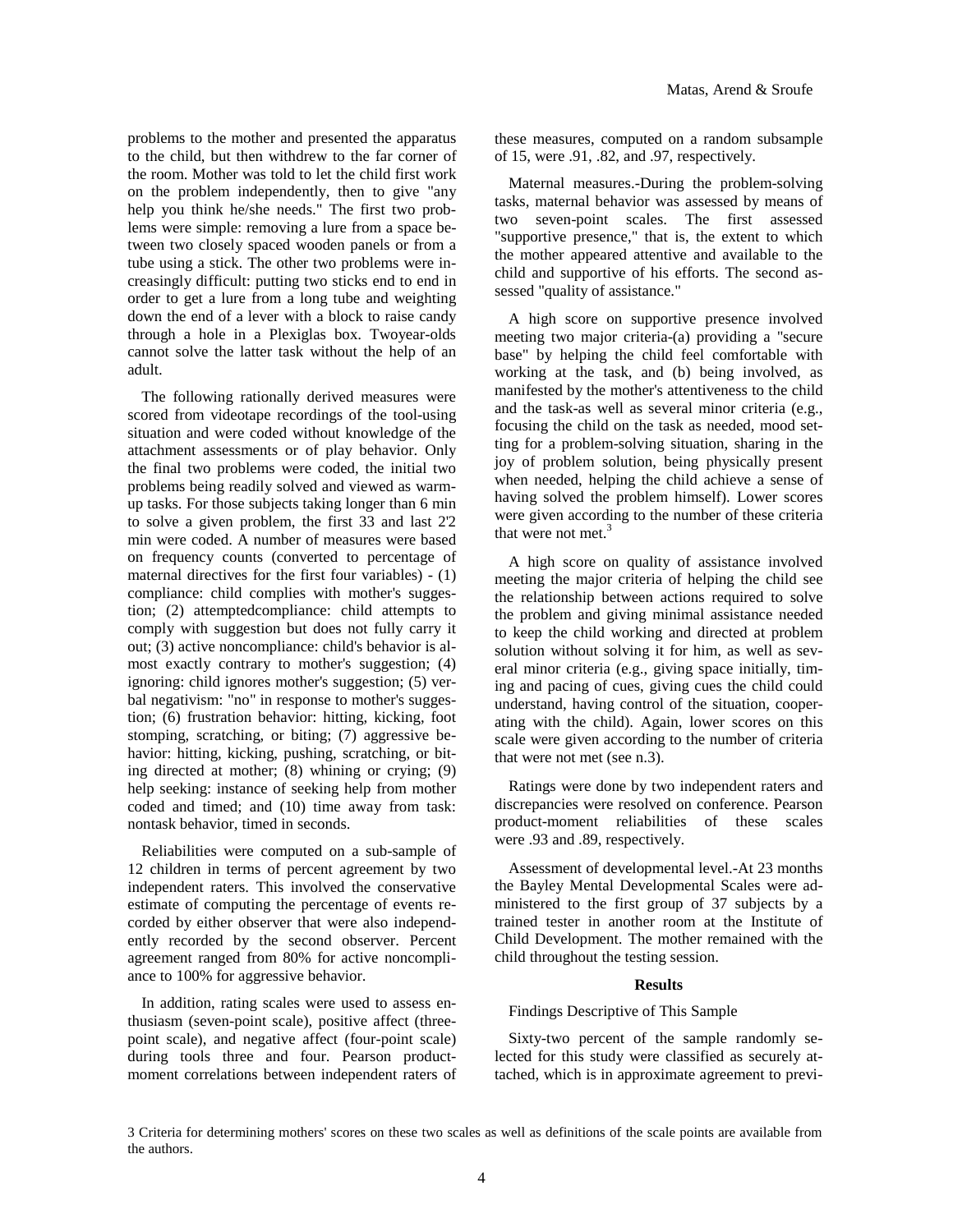ous findings (e.g., Ainsworth et al., in press; Waters 1978). Including the 11 avoid-ant and ambivalent infants from a previous study, there were 23 securely attached, 15 avoidant, and 10 ambivalent babies. (Fourteen babies assessed at 12 and 18 months had the same attachment classification at both ages, so only predictive relationships from 18 months are presented below.) The average develop-mental quotient (DQ) of the total sample was 115.25, reflecting the middle-class status of the sample. While means favored the securely attached subjects their DQs were not significantly higher than either the avoidant or the ambivalent groups (table 1).

As also can be seen by inspection of table 1, our 24-month-olds tended to comply with only a small percentage of the caregiver's suggestions, regardless of attachment classification. Even the securely attached infants complied or attempted to comply with only 57% of the mother's suggestions during the tool using. This tendency toward minimal compliance along with a relatively high rate of ignoring is consistent with theoretical assumptions about the "terrible twos." It should be noted that blatant negativism, that is, either refusal to cooperate (saying "no") or doing the opposite of what the child is told to do (active non-compliance), is not a very common reaction pattern in the intrinsically reinforcing tool-using tasks. For example, there was an aver-age of only 1.04 instances of negativism in the approximately 12 min of tool using. However, in the cleanup task, which lasted 6 min, there was an average of 2.05 instances of negativism. This task, which interrupted 10 min of free play, seems to be the type of situation where more typical oppositional behavior (though rarely temper outbursts) is noted. Most interesting, the securely attached infants showed more oppositional (though less angry) behavior in the clean-up period but dramatically (significantly; see below) less during the problem solving, where compliance with the mother has clear adaptive advantage (see table 1).

| <b>MEASURES</b>                                | <b>SAMPLE</b>    |           | <b>GROUP B</b>   |       | <b>GROUP A</b>   |           | <b>GROUP C</b>   |           |
|------------------------------------------------|------------------|-----------|------------------|-------|------------------|-----------|------------------|-----------|
|                                                | $\boldsymbol{X}$ | <b>SD</b> | $\boldsymbol{X}$ | SD    | $\boldsymbol{X}$ | <b>SD</b> | $\boldsymbol{X}$ | <b>SD</b> |
| 1. Bayley Mental Development Index             | 115.25           | 18.31     | 118.96           | 17.52 | 108.89           | 18.95     | 108.25           | 20.27     |
| 2. % comply                                    | .28              | .15       | .36              | .17   | .22              | .08       | .20              | .08       |
| 3. % comply or attempt comply                  | .45              | .19       | .57              | .22   | .39              | .12       | .40              | .12       |
| 4. % active noncompliance                      | .05              | .06       | .04              | .08   | .07              | .04       | .05              | .04       |
| 5. % ignoring                                  | .36              | .18       | .26              | .18   | .44              | .13       | .46              | .11       |
| 6. % time away from task                       | .17              | .15       | .12              | .12   | .24              | .17       | .17              | .14       |
| 7. No. help seeking                            | 6.15             | 6.06      | 4.48             | 3.50  | 7.60             | 7.52      | 7.80             | 7.74      |
| 8. Enthusiasm rating (both tools)              | 7.96             | 2.95      | 9.22             | 2.63  | 6.08             | 2.92      | 7.70             | 2.36      |
| 9. Proportion saying "no"                      | .35              | .14       | .22              | .14   | .60              | .14       | .30              | .14       |
| 10. No. frustration behavior                   | 1.50             | 2.79      | .65              | .98   | 2.67             | 4.29      | 1.70             | 2.36      |
| 11. Proportion engaging in aggressive behavior | .13              | .09       | .00.             | .09   | .33              | .09       | .10              | .09       |
| 12. Proportion cry or whine                    | .65              | .14       | .52              | .14   | .72              | .14       | .80              | .14       |
| 13. Proportion help seeking within 30 secs.    | .44              | .18       | .30              | .18   | .53              | .18       | .60              | .18       |
| 14. Proportion= "3" on positive affect         | .15              | .10       | .26              | .10   | .07              | .10       | .00              | .10       |
| 15. Proportion= "3" or "4" on negative affect  | .23              | .12       | .13              | .12   | .43              | .12       | .20              | .12       |
| 16. Mother's supportive presence (two tools)   | 7.82             | 3.43      | 10.04            | 2.51  | 5.53             | 2.67      | 6.20             | 3.26      |
| 17. Mothers quality of assistance (two tools)  | 7.56             | 3.47      | 10.04            | 2.64  | 5.00             | 2.59      | 5.70             | 2.21      |
| 18. Cleanup: oppositional behavior             | 3.21             | 3.72      | 3.81             | 4.75  | 3.00             | 2.63      | 2.11             | 2.09      |
| 19. Cleanup: angry behavior                    | 2.11             | 4.15      | 1.71             | 2.87  | 2.00             | 4.13      | 3.22             | 6.52      |
| 20. Bouts of symbolic play                     | 2.26             | 2.27      | 3.40             | 2.47  | 1.35             | 1.66      | .12              | 1.38      |

# **TABLE 1**

#### **MEANS AND STANDARD DEVIATIONS FOR DEPENDENT VARIABLES**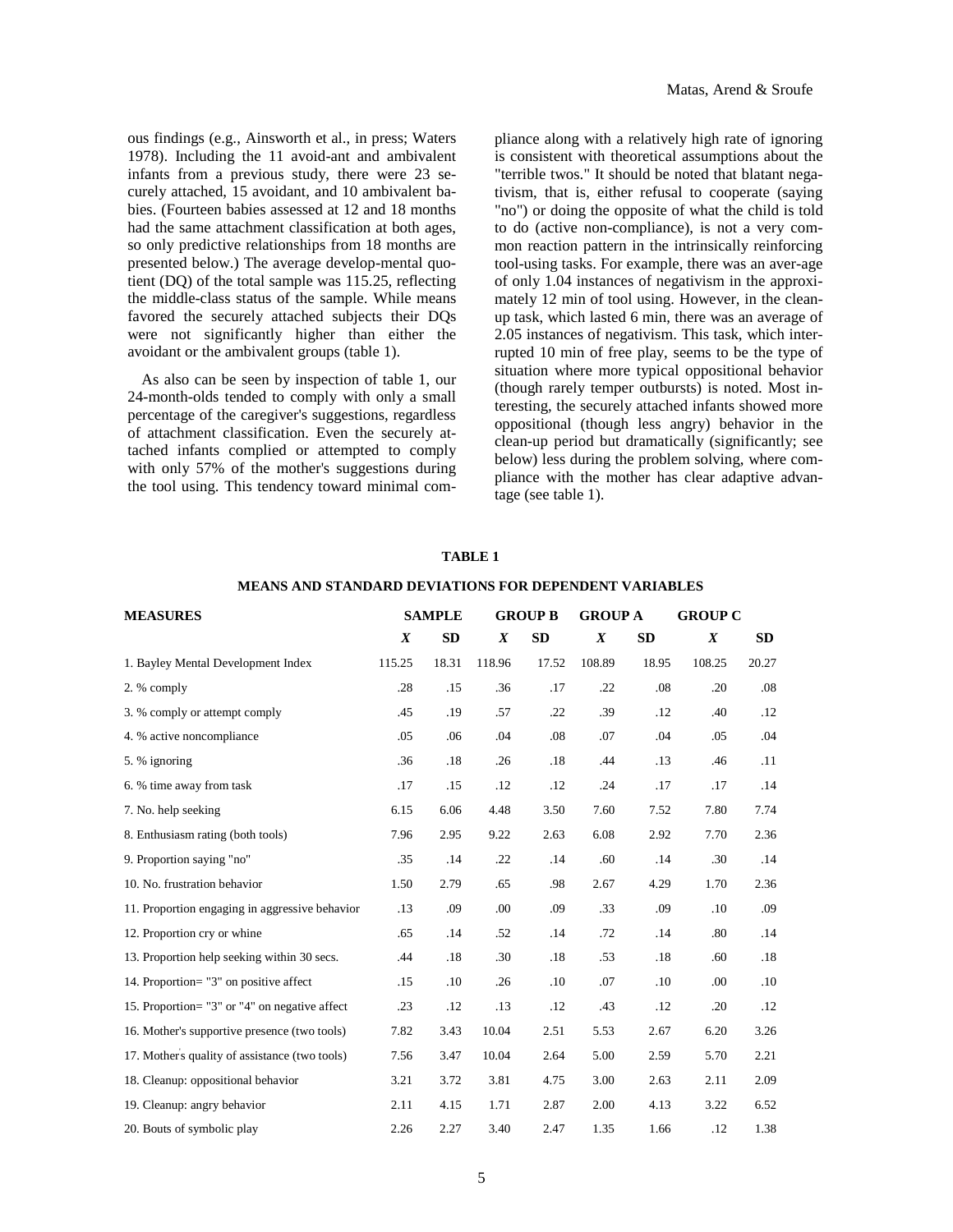#### Attachment Classification and Symbolic Play

Means and standard deviations for each attachment group on frequency of symbolic play are found at the bottom of table 1. Analysis of variance and subsequent t tests (two-tailed) indicated that securely attached infants engaged in more imaginative, symbolic play than both avoidant  $(p < .02)$  and ambivalent ( $p < .02$ ) infants.

Attachment Classification and Adaptive Behavior in the Tool-using Situation

Analyses of variance and subsequent orthogonal linear contrasts for the continuously distributed variables (items 2-8 and 10 in table 1) revealed that the securely attached (group B) infants were more enthusiastic ( $p < .005$ ) and complied with maternal requests more frequently (p<.0001) than non-B babies; they ignored the mother less ( $p < .0001$ ), spent less time away from the task ( $p < .06$ ), and exhibited fewer frustration behaviors ( $p < .039$ ). One-tailed tests of pro-portions on the dichotomous or trichotomous variables indicated that infants classified as securely attached at 18 months were also higher on positive affect  $(p<.01)$  and lower on saying "no,"

crying or whining, negative affect (all  $p < .05$ ), and engaging in aggression toward mother  $(p < .01)$ . Since, as will be discussed below, comparisons of the securely attached infants with the avoidant subgroup are of special theoretical importance, seven measures selected a priori were also considered for these two groups separately (active noncompliance, ignoring, time away, "no," enthusiasm, positive affect, aggression). Significant differences favoring the securely attached infants (.05 and beyond) were found for each of these comparisons with the exceptions of active noncompliance and "no," which were also in the predicted direction.

Maternal variables.-As table 1 shows, the two assessments of maternal behavior-the supportive presence and quality of assistance scales -significantly differentiated securely attached from insecurely attached infants during the tool-use problems (p  $< .001$ ).

Factor structure.-In order to determine whether the various measures reflected a common underlying competence factor that was not simply redundant with DQ, a principal components factor analy-

|                         | <b>Factor 1</b> | <b>Factor 2</b> | <b>Factor 3</b> | <b>Factor 4</b> | Factor 5 |
|-------------------------|-----------------|-----------------|-----------------|-----------------|----------|
| <b>Bayley MDI</b>       | .27             | $-.02$          | .76             | $-.05$          | .12      |
| Comply                  | .80             | $-.16$          | .11             | .13             | .23      |
| Comply/attempt comply   | .73             | $-.32$          | .08             | .14             | .37      |
| Ignoring                | $-.83$          | .00.            | $-.20$          | .36             | $-.17$   |
| Active noncompliance    | $-.16$          | .26             | .21             | $-.54$          | $-.40$   |
| Time away from task     | $-.40$          | .43             | $-.48$          | $-.30$          | .07      |
| Help seeking            | $-.14$          | $-.09$          | $-.16$          | $-.81$          | $-.07$   |
| "No"                    | $-.10$          | .86             | .08             | .09             | .02      |
| Frustration             | $-.23$          | .80             | $-.33$          | $-.06$          | .09      |
| Aggression              | $-.08$          | .10             | $-.78$          | $-.07$          | .00      |
| Crying                  | $-.15$          | .80             | $-.23$          | $-.18$          | $-.00$   |
| Help-seek within 30 min | .03             | $-.07$          | $.10\,$         | .10             | .87      |
| Negative affect         | $-.31$          | .81             | .09             | .06             | $-.10$   |
| Positive affect         | .70             | $-.08$          | $-.07$          | .32             | $-.16$   |
| Enthusiasm              | .69             | $-.34$          | .22             | .33             | $-.20$   |
| Supportive presence     | .74             | $-.30$          | .25             | .08             | $-.07$   |
| Quality of assistance   | .72             | $-.18$          | .19             | .08             | $-.02$   |
| Variance accounted for  | 38.2%           | 11.8%           | 8.5%            | 7.6%            | 6.3%     |

# TABLE 2 VARIMAX ROTATED FACTOR MATRIX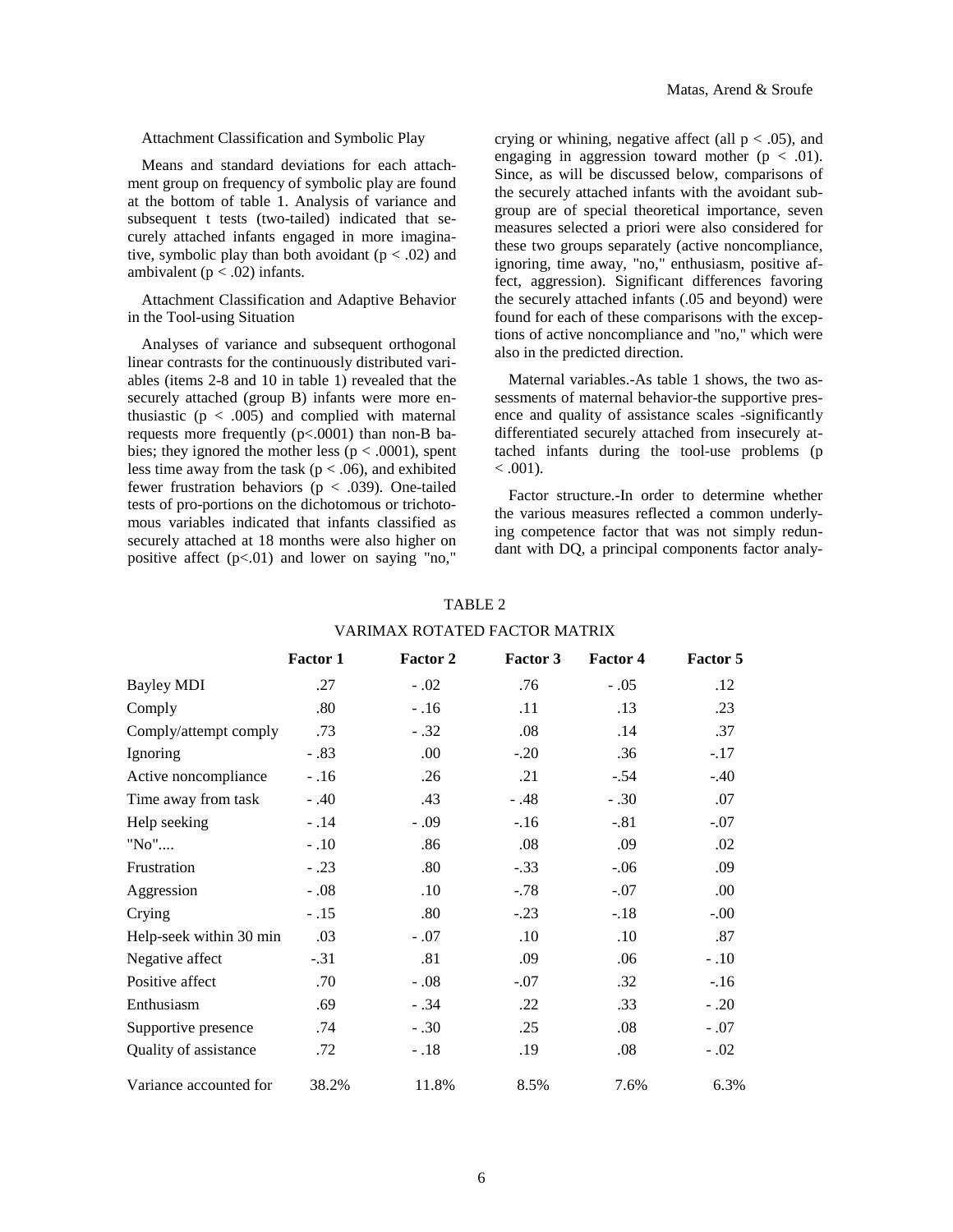sis was done on all tool-using variables and Bayley scores. Results of the factor analysis are presented in table 2.

The first factor explains 38.2% of the common variance and is found to have its highest loadings on ignoring of mother ( - ), compliance and attempting compliance (+) , positive affect (+) , enthusiasm ( - F), mother's supportive presence  $(+)$ , and quality of mother's assistance (+) . There is a moderate loading (-) for time away from task. These variables can be seen as reflecting the dimension of competence as defined in the present study. It should be noted that the correlation of this factor with Bayley DQ was only .270.

The second factor, explaining 11.8% of the common variance, is comprised mainly of negativism, negative affect, frustration behavior, and crying. This factor was interpreted to rep-resent temperament contributions to negative behavior during the tool tasks.

Finally, the third factor explained 8.5% of the common variance and appears to reflect primarily the dimension of intelligence or DQ. Aggression directed toward the mother, al-though a very low frequency behavior, loaded (negatively) on this factor. Time away from task also had a modest loading on this factor.

The underlying factors in the correlation matrix answer a number of important questions. First, it should be noted that the factor accounting for the largest portion of the variance could in fact be considered a "competence" factor. Second, this factor is probably not simply a measure of temperament, since the latter appears to be captured in the second factor. Moreover, the competence dimension as assessed here cannot be identified with intelligence as measured by the Bayley Scales. Analyses of variance and orthogonal contrasts on these factor scores revealed a significant advantage for the securely attached infants on both the competence and the DQ factors ( $p < .0001$ ), but no difference between the groups on the temperament factor.

# **Discussion**

White (1959) defined competence in terms of an organism's capacity to interact effectively with its environment. In attempting to adapt this definition to an understanding of competence in infancy, Ainsworth and Bell (1974) viewed an infant as competent "to the extent that he can, through his own activity, control the effect that his environment will have on him." This definition of competence characterizes the competent mother-infant pair as "an infant who is competent in his pre-adapted function and a mother who is competent in the reciprocal role to which the infant's behavior is preadapted."

The tasks of the present study were the redefinition of competence in terms of second-year adaptation and the demonstration of continuity between adaptive functioning in infancy and adaptive functioning at 24 months. The variables investigated at 24 months reflect a broad range of characteristics that enter into the child's interaction with his environmentin both social and cognitive domains. Although the dimensions of adaptive functioning assessed at age 2 were not of central concern in the earlier developmental period, they were nevertheless predictable from the assessments of adaptive functioning at 18 months.

Subjects classified as securely attached in infancy subsequently showed a significantly greater amount of symbolic play, even though they did not differ on DQ. In the tool-using tasks they were significantly more enthusiastic, affectively positive, and persistent; they exhibited less nontask behavior, ignoring of mother, and noncompliance. While separate analyses also suggested securely attached infants to be less actively oppositional and less easily frustrated, and to exhibit less crying and negative affect, the factor on which these behaviors loaded did not distinguish the groups. There-fore, confirmation of these latter findings awaits further research. In general, however, the two groups of infants whose insecurity in their primary attachment relationship was manifested by avoidant and ambivalent behavior at 18 months showed a poorer quality adaptation at 2 years. All relationships were in the predicted direction, and in many cases there was virtually no overlap in the scores of securely and insecurely attached children. Support is thus provided for a developmental perspective that would predict continuity between earlier and later adaptive functioning even in the absence of behavioral isomorphism. These results are in agreement with those of Waters (1978) and those of Main (Note 2), who also found securely attached infants to be more socially and cognitively competent as toddlers. In each of these studies the continuity has been shown for middle-class samples where relative stability of the environment can be assumed.

The predicted continuity is perhaps most striking in the case of the avoidant babies. Whereas the maladaptation of the ambivalent babies is readily apparent from their inordinate intolerance of separation, their difficulty being comforted, and their poverty of exploration, the maladaptation of the avoidant ba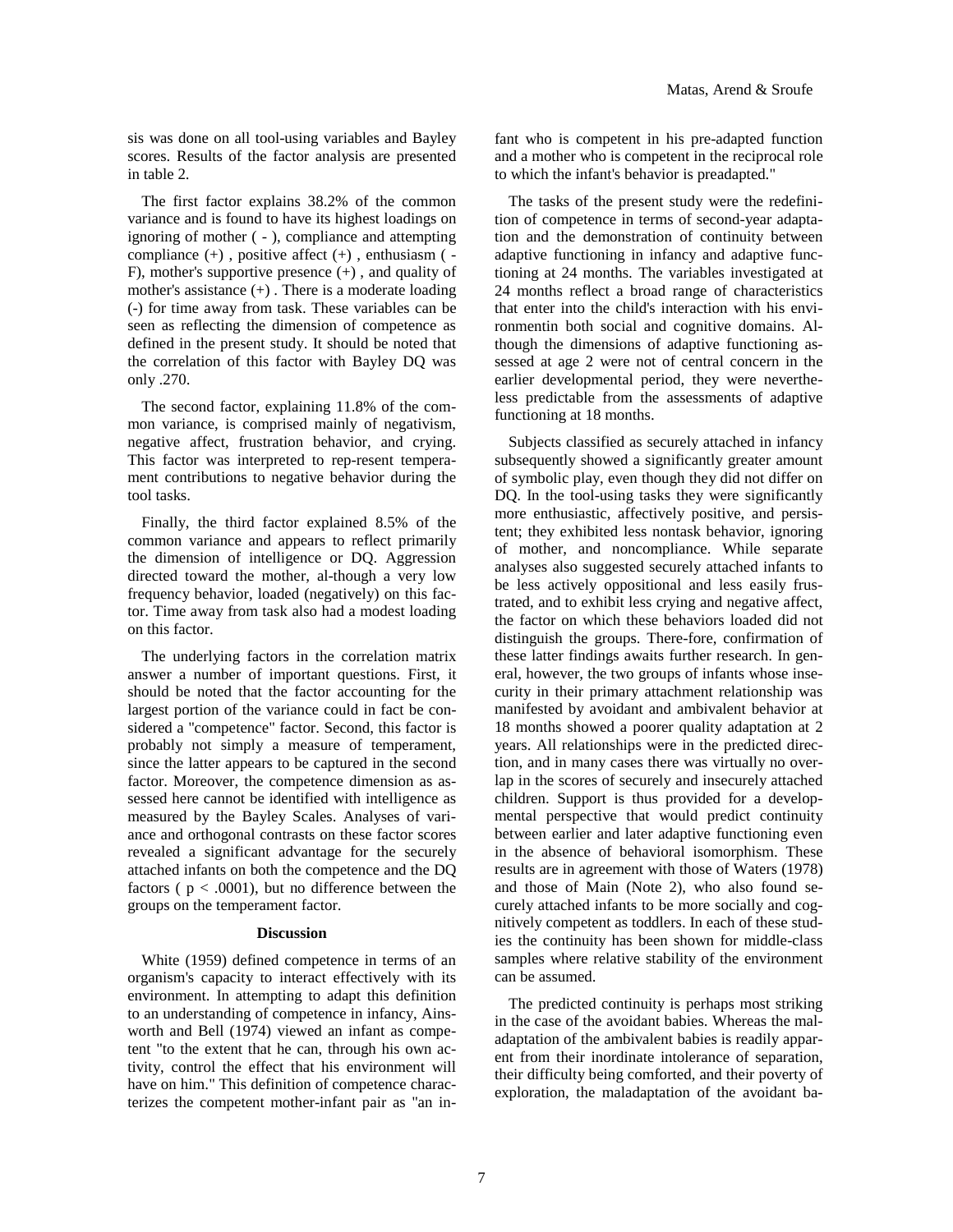bies in the strange situation is not self-evident. In the 18-month strange situation these avoidant babies spent a lot of time with the toys, en-gaged the stranger, tended to cry only when left alone, and stopped crying when the stranger returned prior to reunion with the mother. They did not tantrum and were not petulant. Indeed, to some they would appear precociously independent. But the absence of greeting and the failure to initiate contact or interaction upon reunion with the caregiver, especially subsequent to a distress experience, suggested maladaptation. Interference with expectable attachment behavior by an underlying affective process (anger or anxiety), or perhaps, more parsimoniously, an approach-avoidance conflict, was inferred (see Main [1977] for a more extensive discussion). It is on the basis of this inferred process, reflected in avoidant behavior, that later aggression, noncompliance, and lack of persistence and affective involvement were predicted, though this had not been the pattern of behavior observed at 18 months.

An understanding of continuity in development requires a theoretically based appreciation for qualitative changes in development, their precursors, and their correlates. Relation-ships in this study were powerful. According to the theoretical position adopted here, the continuity observed is based not only on the assumption that the attachment relationship provides a secure base for exploration of the environment, but also on the organizational significance of affective dimensions of behavior (Sroufe & Mitchell, in press). In the second year, with the emergence of more symbolic (particularly verbal) aspects of cognitive development, one would not expect that intellectual competence and earlier exploration would be closely related or that there would be a direct relationship between quality of attachment and cognitive competence.

The dependent variables in the present study were not, therefore, primarily related to "skill"; rather, they were related to the child's style or approach to problem solving. Theselatter dimensions were seen as associated with the attachment relationship in that this relationship is an important aspect of infant emotional development, the secure base serving as a context within which the infant develops its first reciprocal relationship with another individual, its rudimentary sense of self, and its first sense of the emotional availability and sensitivity of others. It was expected that children whose primary attachment relationship provided a secure base, in this broader sense, would be freer to involve themselves in new objects and to invest themselves in problem solving and would not be preoccupied with gaining

the mother's attention or with frustrating her efforts to help them.

#### Competence in the 2-Year-Old

The ability to function effectively in the face of frustration, to utilize external assistance appropriately, and to refrain from excessively self-defeating behavior are typically seen as hallmarks of ego development (Loevinger [976). The child who is capable of such behavior is one who is beginning to develop an appropriate, realistic, and secure sense of self. "From a sense of self-control without loss of self-esteem comes a lasting sense of good will and pride" (Erikson 1950, p. 255).

The competent 2-year-old as seen in the present study is not the child who automatically complies with whatever the mother tells him/her. Rather, it is the child who shows a certain amount of noncompliance when re-quested to stop playing and clean up the toys, but who gradually cooperates with the mother. When, however, cooperation has clear adaptive advantage, as in the tool-using situation, these children become readily involved in the task, sharing their enthusiasm with the mother and frequently with the experimenter. They work hard, independently at first, then request help from the mother when they get stuck. They tend to cooperate, or attempt to cooper-ate, with many of the mother's suggestions for solving the problem.

The differing patterns of oppositional behavior across contexts illustrate the difference between the construct of secure attachment and a negative temperament construct. As toddlers, securely attached infants can be op-positional; in fact, they tended to be more so when asked to stop doing something they wanted to do. But they are not so oppositional when they need and are seeking the caregiver's help. Toddlers who were ambivalent and avoid-ant babies, on the other hand, despite their seemingly opposite features at 18 months (much crying and contact seeking vs. contact avoiding and little crying), are similar in showing much noncompliance during the tool-using problems. Moreover, results from the factor analysis suggested a temperament factor (which did not differentiate the groups) to be orthogonal to the competence factor.

It also is clear that the relationship between attachment and later problem-solving style is not simply a reflection of general intelligence, as indicated by the fact that the DQ factor was independent of most of these measures of competence. The finding that the DQ factor differentiated the groups, whereas the group differences on Bayley scores did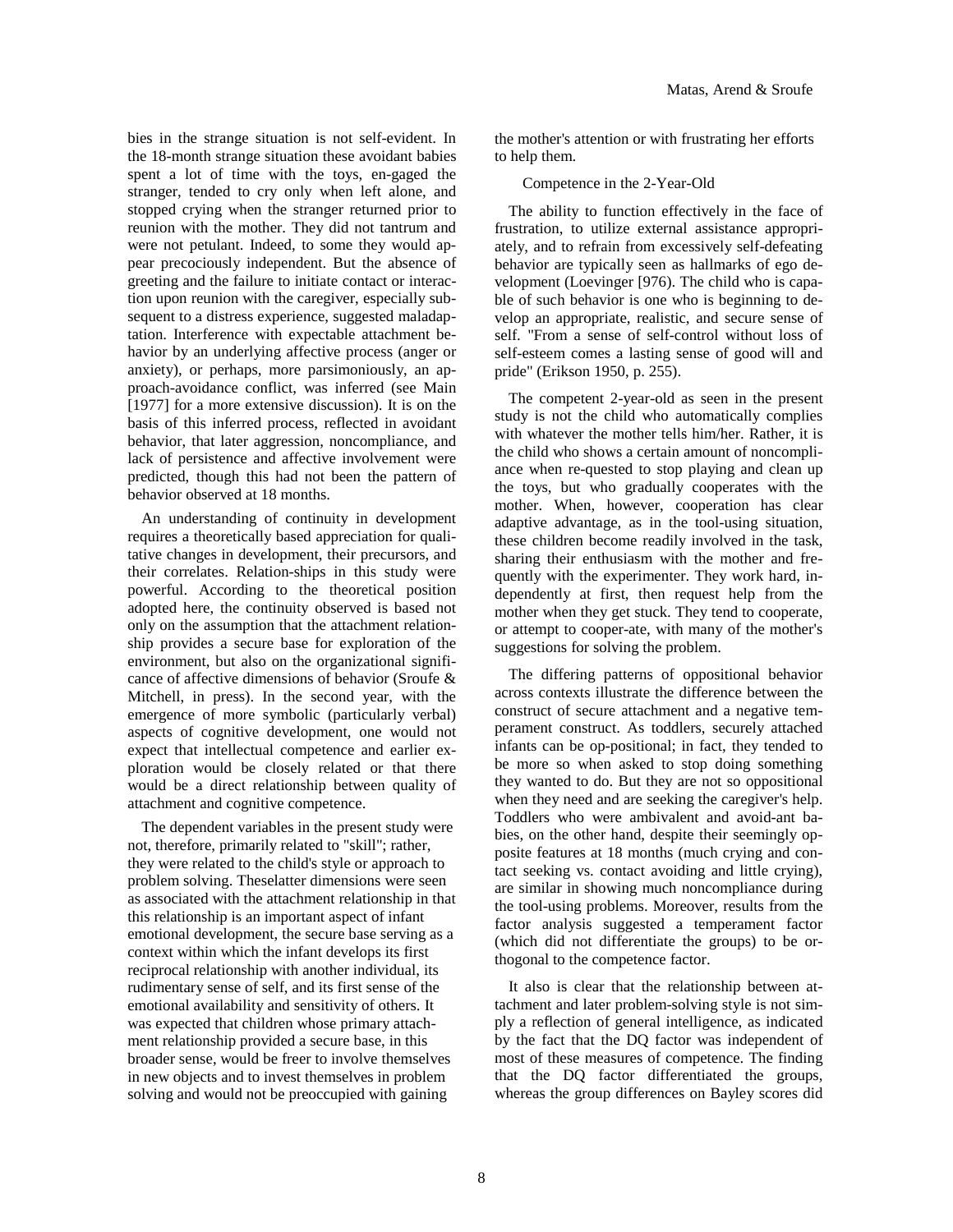not reach significance, is probably a function of the extent to which affective dimensions (e.g., problemsolving approach) were included in the DQ factor (Main, Note 2). That is, it should be noted that such variables as time away from task and aggression loaded on this third factor. This suggests that securely attached toddlers do differ from insecurely attached toddlers in DQ, but these differences (a) do not explain the differences between these groups on the competence dimension, and (h) may to some extent be a function of affective variables. This explanation is consistent with Main's (Note 2) finding that securely attached toddlers were significantly higher on cooperation and "gamelike spirit" during ad-ministration of the Bayley Scales as well as on Bayley scores. In addition to the operation of this affective dimension, DQ differences may also be expected on the basis of the securely attached toddlers' presumed greater involvement with the environment.

# Continuity in Maternal Behavior

The issue of continuity of maternal variables is at least as important as continuity of infant variables. Although the strange-situation classifications were based on the child's behavior at 18 months (mother's behavior not entering into the classifications at all), they also were presumed to reflect maternal sensitivity to infant signals during the first year (Ainsworth 1973; Blehar, Lieberman, & Ainsworth 1977; Waters 1978). The effectiveness of the pair is being captured even in assessing infant behavior. Thus, it was expected that mothers of securely attached infants (presumed to be more sensitive) would be more sensitive when the infant was 2, as measured by the scales of supportive presence and quality of assistance. This prediction was confirmed. Although the behaviors through which sensitive maternal care manifests itself at 2 years are different from those during the first year of life, continuity of maternal care is revealed through a consideration of developmentally appropriate parental patterns.

The aspect of maternal sensitivity tapped by the supportive presence scale appears to be continuous with sensitive maternal care in in-fancy. It involves responsiveness to the child's signals on an emotional level and providing the child with a secure base for exploration.

The mother's quality of assistance relates more specifically to the cognitive aspect of second-year adaptation. To obtain a high score on this scale, the mother must be well able to provide her child with the information he/she needs, in a way that the child can understand it and at a time when he/she can use it. This requires sensitivity to the child's cognitive, perceptual-motor, and information-processing skills-aspects of more autonomous behavior that were not salient dimensions in infancy. Simply telling the child what to do, or overly controlling him, was not seen as good quality assistance. The mother of a 2-year-old demonstrates her sensitivity along this dimension by giving the minimal assistance needed to keep the child working and directed at the problem solution without solving it for him and by helping her child see the relationship between actions required to solve the problem.

The two variables coincide with important interactional dimensions in emotional development during the second year of life. Mahler (1975) discusses these dimensions in terms of two simultaneous processes during the rapprochement subphase of the separation-individuation period. In this subphase individuation proceeds very rapidly, and the child exercises it to the limit. He also becomes increasingly aware of his separateness and em-ploys various mechanisms to resist and undo his actual separateness from mother. During this time the continued emotional availability of the caregiver is essential if the child's autonomous ego is to attain optimal functional capacity, while his reliance on magic omnipotence recedes. This quiet availability of the mother is basic to the scale of supportive presence. On the other hand, the mother's "emotional willingness to let go of the toddler -to give him a gentle push, an encouragement toward independence" (Mahler 1975, p. 79) may be a sine qua non of normal individuation. The mother's facilitation of the child's striving for independence is seen as the basis for the second, quality-ofassistance scale. This second dimension reflects the mother's willingness to facilitate the child's autonomous functioning and help him achieve a sense of his own competence.

#### **Conclusion**

The demonstration of continuity in adaptive behavior between 18 and 24 months is important for construct validation of the secure attachment concept and for illustrating the role of theory in developmental research. Assessments of quality of attachment strongly predicted later aspects of more autonomous functioning, as required by the integration of Bowlby/ Ainsworth attachment theory and neoanalytic developmental theory (e.g., Erikson 1950; Mahler 1975) adopted here. Although the assessment of competence at the two time periods in